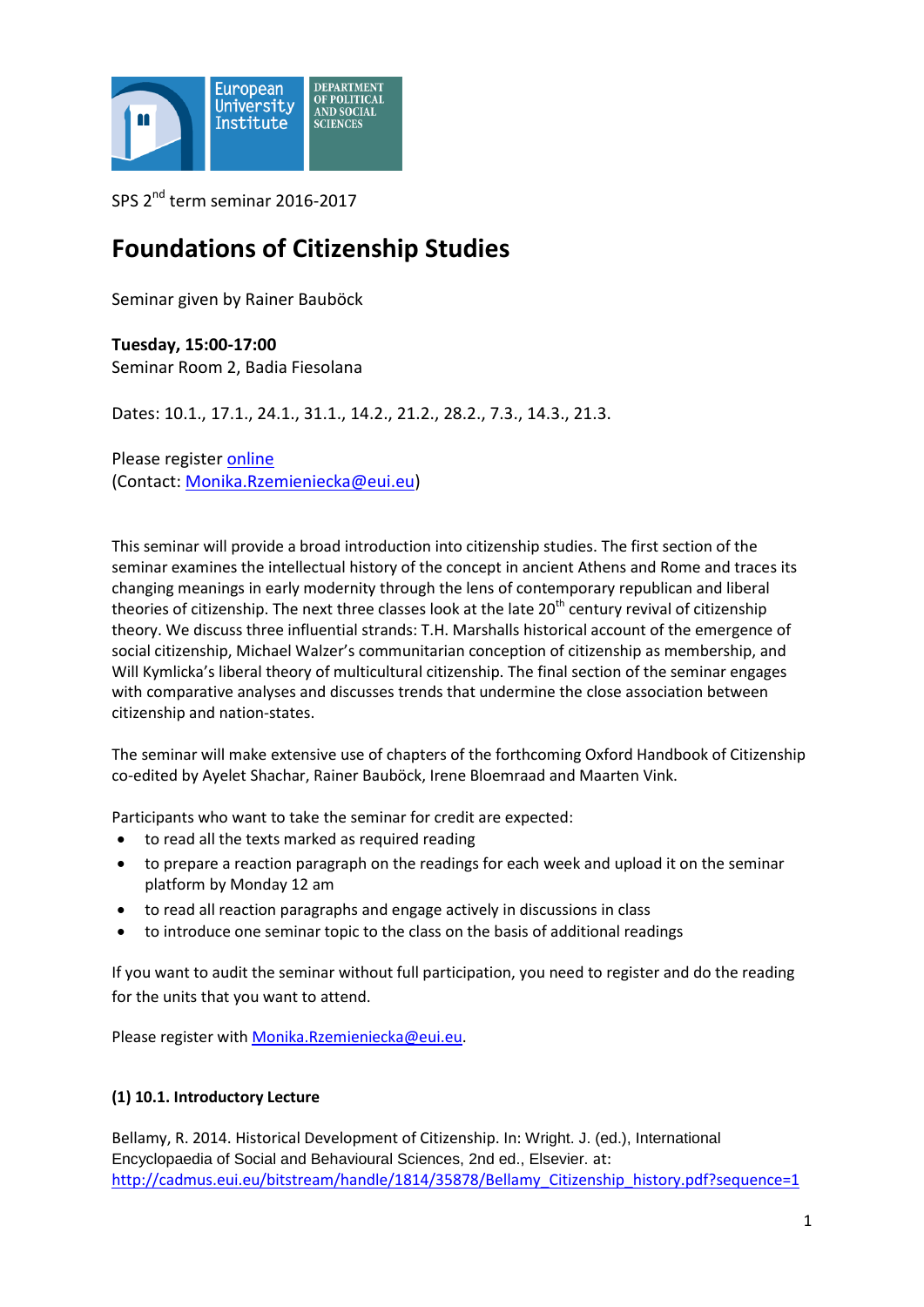## **(2) 17.1. The Legacies of Athens and Rome**

Aristotle, The Politics, book III. Translated by Benjamin Jowett, http://classics.mit.edu//Aristotle/politics.html.

Pocock, J.G.A. 1992. "The Ideal of Citizenship since Classical Times" Reprinted in: Beiner, R. (1995) Theorizing Citizenship, State University of New York Press, New York: 29-52.

Additional reading:

Balot, R. 2017. "Revisiting the Classical Ideal of Citizenship: A Dialectical Approach". In: Shachar, A., Bauböck, R., Bloemraad, I., Vink, M. (eds.) *The Oxford Handbook of Citizenship*. Oxford: Oxford University Press.

## **(3) 24.1. Republican and Liberal Conceptions of Citizenship**

Machiavelli. N. 1513. Discorsi. Book I, 1-5; 58; book II, 58.

Locke, J. The Second Treatise on Government. VII-VIII.

Rousseau, J—J. The Social Contract. Book I, 6-8; book III, 15.

Constant, B. 1819. The Liberty of the Ancients Compared with that of the Moderns.

Additional reading:

Honohan, I. 2017. "Liberal and Republican Conceptions of Citizenship". In: Shachar, A. , Bauböck, R., Bloemraad, I., Vink, M. (eds.) *The Oxford Handbook of Citizenship*. Oxford: Oxford University Press.

## **(4) 31.1. Citizenship and Social Class**

Marshall, T.H. 1949/1965. "Citizenship and Social Class." In *Class, Citizenship, and Social Development. Essays by T.H. Marshall*, edited by T.H. Marshall, New York: Anchor Books: 71-134.

Additional reading:

Somers, M. 2008. Genealogies of Citizenship: Markets, Statelessness, and the Right to Have Rights, Cambridge: Cambridge University Press, chapter 1.

Wright, E.O. 2011. The 'triadic' model of society in Somers' Genealogies of Citizenship, Review Symposium on Margaret Somers Genealogies of Citizenship, *Socio-Economic Review* (2001), 9, 405- 418.

## **(5) 14.2. Citizenship as Membership**

Walzer, M. 1983. *Spheres of Justice. A Defense of Pluralism and Equality*. New York: Basic Books., chapter 2.

Brubaker, R. 1989. "Introduction." In *Immigration and the Politics of Citizenship in Europe and North America*, edited by Rogers W. Brubaker, Lanham and London: University Press of America: 3-27.

Additional reading: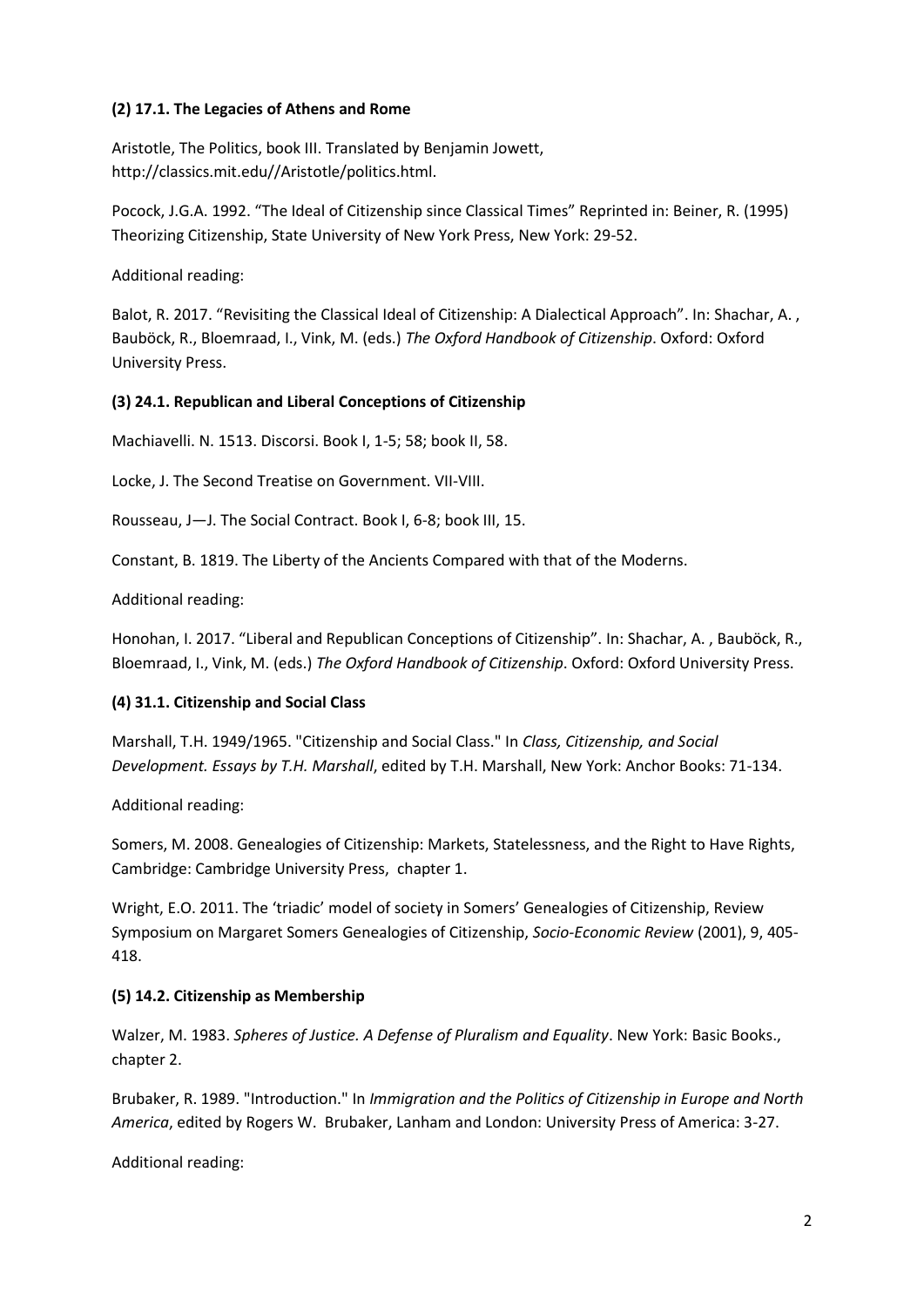R. Bauböck: "Political Membership and Democratic Boundaries", in: Shachar, A. , Bauböck, R., Bloemraad, I., Vink, M. (eds.) *The Oxford Handbook of Citizenship*. Oxford: Oxford University Press.

## **(6) 21.2. Multicultural Citizenship**

Young, I. M. 1989. "Polity and Group Difference: A Critique of the Ideal of Universal Citizenship." *Ethics* 99: 250-274.

Kymlicka, Will. 1995. *Multicultural Citizenship. A Liberal Theory of Minority Rights*. Oxford: Oxford University Press, chapter 2.

Additional reading:

Weinstock. D. "Citizenship and Cultural Diversity" In: Shachar, A. , Bauböck, R., Bloemraad, I., Vink, M. (eds.) *The Oxford Handbook of Citizenship*. Oxford: Oxford University Press.

## **(7) 28.2. Comparing National Citizenship Regimes**

Vink, M. 2017. "Comparing Citizenship Regimes", in: Shachar, A. , Bauböck, R., Bloemraad, I., Vink, M. (eds.) *The Oxford Handbook of Citizenship*. Oxford: Oxford University Press.

Joppke, C. 2017. "Citizenship in Immigration States", in: Shachar, A. , Bauböck, R., Bloemraad, I., Vink, M. (eds.) *The Oxford Handbook of Citizenship*. Oxford: Oxford University Press.

Additional reading:

Bloemraad, I. 2017. "Does Citizenship Matter?", in Shachar, A. , Bauböck, R., Bloemraad, I., Vink, M. (eds.) *The Oxford Handbook of Citizenship*. Oxford: Oxford University Press.

Vink, Maarten P., and Rainer Bauböck. 2013. "Citizenship Configurations: analysing the multiple purposes of citizenship regimes in Europe." *Contemporary European Studies,* 11 (5):621-648.

## **(8) 7.3. Denationalisation and Statelessness**

Arendt, H. 1967. *The Origins of Totalitarianism*. Revised Edition ed. London: George Allen & Unwin, Part II, chapter 9: The Decline of the Nation-Sate and the End of the Rights of Man: 267-303.

Gibney, M. 2017. "Denationalization", in: Shachar, A. , Bauböck, R., Bloemraad, I., Vink, M. (eds.) *The Oxford Handbook of Citizenship*. Oxford: Oxford University Press.

Additional reading:

Weil, P. 2012. *The Sovereign Citizen: Denaturalization and the Origins of the American Republic*, Philadelphia: University of Pennsylvania Press, Introduction.

Bauböck, R, and Paskalev, V. 2015. "Cutting Genuine Links. A Normative Analysis of Citizenship Deprivation." *Georgetown Journal of Immigration Law* 30 (1):47-104.

## **(9) 14.3. Non-Western Citizenship**

Sadiq, K. 2017. "Postcolonial Citizenship", in: Shachar, A. , Bauböck, R., Bloemraad, I., Vink, M. (eds.) *The Oxford Handbook of Citizenship*. Oxford: Oxford University Press.